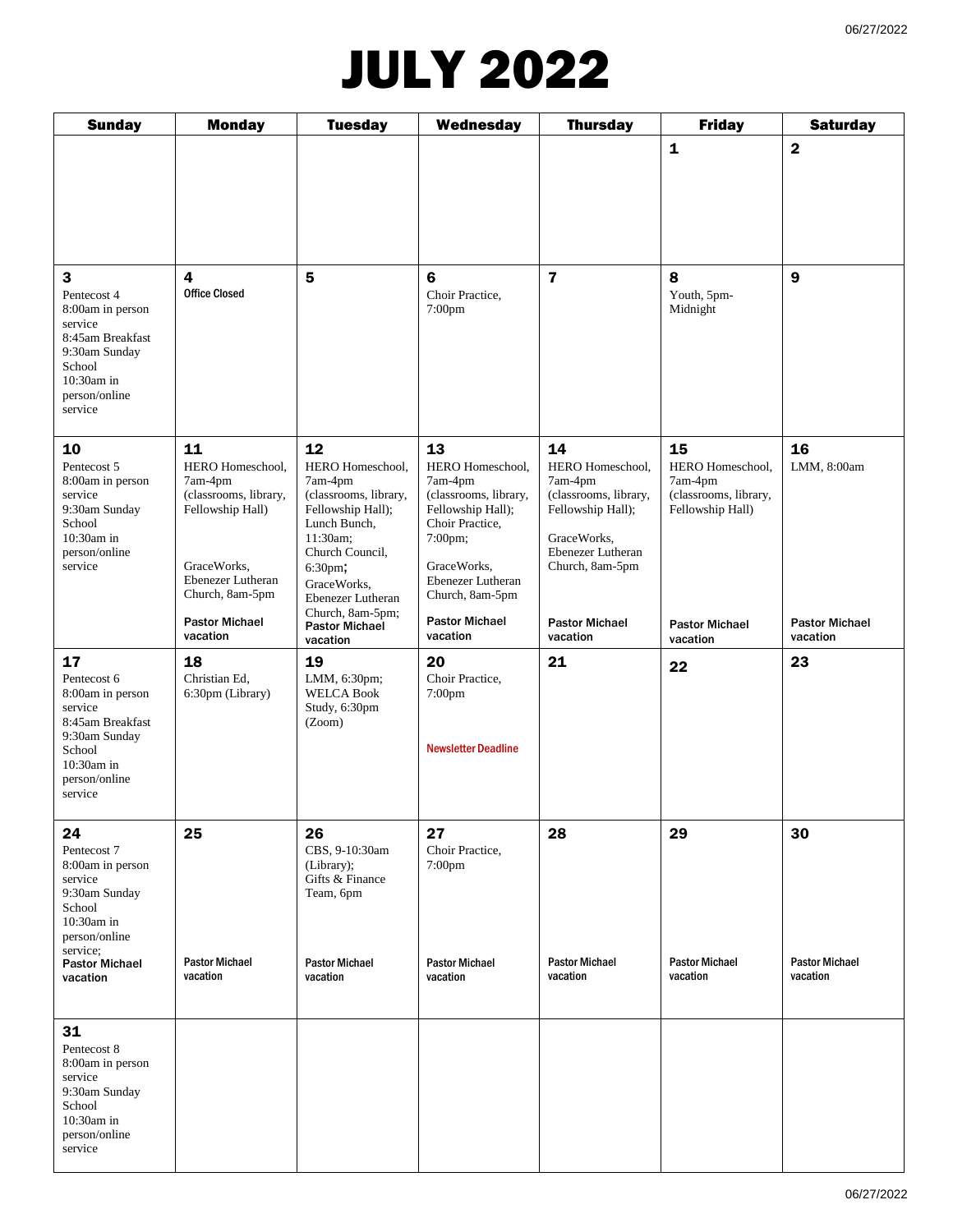# AUGUST 2022

| <b>Sunday</b>                                                                                                                                                  | <b>Monday</b>                                                                                                        | <b>Tuesday</b>                                                                                                                  | Wednesday                                                                                                    | <b>Thursday</b>                                                                | <b>Friday</b>                                                                  | <b>Saturday</b>                                 |
|----------------------------------------------------------------------------------------------------------------------------------------------------------------|----------------------------------------------------------------------------------------------------------------------|---------------------------------------------------------------------------------------------------------------------------------|--------------------------------------------------------------------------------------------------------------|--------------------------------------------------------------------------------|--------------------------------------------------------------------------------|-------------------------------------------------|
|                                                                                                                                                                | $\mathbf{1}$                                                                                                         | $\overline{\mathbf{2}}$                                                                                                         | 3<br>Blood Drive 1-6pm;<br>Choir Practice,<br>7:00pm                                                         | $\overline{\mathbf{4}}$                                                        | $5\phantom{.0}$                                                                | $\bf 6$                                         |
| $\overline{\mathbf{z}}$<br>Pentecost 9<br>8:00am in person<br>service<br>8:45am Breakfast<br>9:30am Sunday<br>School<br>10:30am in<br>person/online<br>service | 8                                                                                                                    | $\boldsymbol{9}$<br>Lunch Bunch,<br>11:30am;<br>Church Council,<br>6:30pm                                                       | 10<br>Choir Practice,<br>7:00pm                                                                              | 11                                                                             | 12                                                                             | 13                                              |
| 14<br>Pentecost 10<br>8:00am in person<br>service<br>9:30am Sunday<br>School<br>$10:30am$ in<br>person/online<br>service                                       | 15<br>HERO Homeschool,<br>7am-4pm<br>(classrooms, library,<br>Fellowship Hall);<br>Christian Ed,<br>6:30pm (Library) | 16<br>HERO Homeschool,<br>7am-4pm<br>(classrooms, library,<br>Fellowship Hall);<br><b>WELCA Book</b><br>Study, 6:30pm<br>(Zoom) | 17<br>HERO Homeschool,<br>7am-4pm<br>(classrooms, library,<br>Fellowship Hall);<br>Choir Practice,<br>7:00pm | 18<br>HERO Homeschool,<br>7am-4pm<br>(classrooms, library,<br>Fellowship Hall) | 19<br>HERO Homeschool,<br>7am-4pm<br>(classrooms, library,<br>Fellowship Hall) | 20<br>LMM, 8:00am<br><b>Newsletter Deadline</b> |
| 21<br>Pentecost 11<br>8:00am in person<br>service<br>8:45am Breakfast<br>9:30am Sunday<br>School<br>10:30am in<br>person/online<br>service                     | 22<br>CBS, 2-4pm<br>(Fellowship Hall)                                                                                | 23<br>CBS, 8am-2:00pm<br>(Fellowship Hall,<br>classrooms,<br>nursery);<br>LMM, 6:30pm                                           | 24<br>Choir Practice,<br>7:00pm                                                                              | 25                                                                             | 26                                                                             | 27                                              |
| 28<br>Pentecost 12<br>8:00am in person<br>service<br>9:30am Sunday<br>School<br>$10:30am$ in<br>person/online<br>service                                       | 29                                                                                                                   | 30<br>Gifts & Finance<br>Team, 6pm                                                                                              | 31<br>Choir Practice,<br>7:00pm                                                                              |                                                                                |                                                                                |                                                 |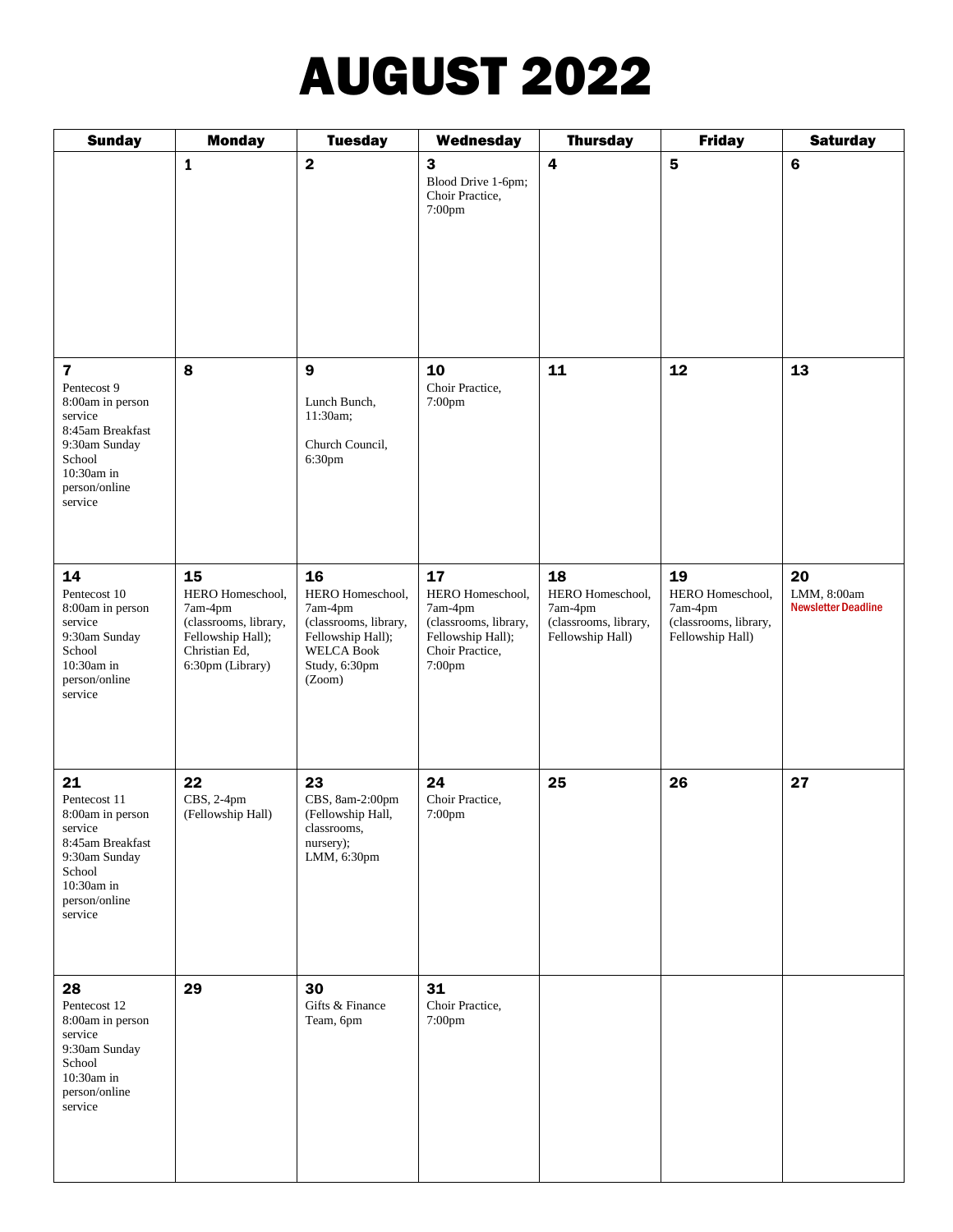### SEPTEMBER 2022

| <b>Sunday</b>                                                                                                                                                                                        | <b>Monday</b>                           | <b>Tuesday</b>                                                                                                                                                        | Wednesday                                            | <b>Thursday</b> | <b>Friday</b>    | <b>Saturday</b>   |
|------------------------------------------------------------------------------------------------------------------------------------------------------------------------------------------------------|-----------------------------------------|-----------------------------------------------------------------------------------------------------------------------------------------------------------------------|------------------------------------------------------|-----------------|------------------|-------------------|
|                                                                                                                                                                                                      |                                         |                                                                                                                                                                       |                                                      | $\mathbf 1$     | $\mathbf{2}$     | 3                 |
| 4<br>Pentecost 13<br>8:00am in person<br>service<br>8:45am Breakfast<br>9:30am Sunday<br>School<br>10:30am in<br>person/online<br>service                                                            | $5\phantom{.0}$<br><b>Labor Day</b>     | $\bf 6$<br>CBS, 8:30-11:45am<br>(Fellowship Hall,<br>Nursery,<br>Classroom);                                                                                          | $\overline{\mathbf{z}}$<br>Choir Practice,<br>7:00pm | 8               | $\boldsymbol{9}$ | 10                |
| 11<br>Pentecost 14<br>8:00am in person<br>service<br>9:30am Sunday<br>School<br>10:30am in<br>person/online<br>service<br>"God's work. Our<br>hands." Sunday                                         | 12                                      | 13<br>CBS, 8:30-11:45am<br>(Fellowship Hall,<br>Nursery,<br>Classroom);<br>Lunch Bunch,<br>11:30am;<br>Church Council,<br>6:30pm                                      | 14<br>Choir Practice,<br>7:00pm                      | 15              | 16               | 17<br>LMM, 8:00am |
| 18<br>Pentecost 15<br>8:00am in person<br>service<br>8:45am Breakfast<br>9:30am Ms.<br>Deondra Johnson re<br><b>Snack Packs</b><br>9:30am Sunday<br>School<br>10:30am in<br>person/online<br>service | 19<br>Christian Ed,<br>6:30pm (Library) | 20<br><b>Newsletter Deadline</b><br>CBS, 8:30-11:45am<br>(Fellowship Hall,<br>Nursery,<br>Classroom);<br>LMM, 6:30pm;<br><b>WELCA Book</b><br>Study, 6:30pm<br>(Zoom) | 21<br>Choir Practice,<br>7:00pm                      | 22              | 23               | 24                |
| 25<br>Pentecost 16<br>8:00am in person<br>service<br>9:30am Sunday<br>School<br>$10:30$ am in<br>person/online<br>service; window<br>dedication                                                      | 26                                      | 27<br>CBS, 8:30-11:45am<br>(Fellowship Hall,<br>Nursery,<br>Classroom);<br>Gifts & Finance<br>Team, 6pm                                                               | 28<br>Choir Practice,<br>7:00pm                      | 29              | 30               |                   |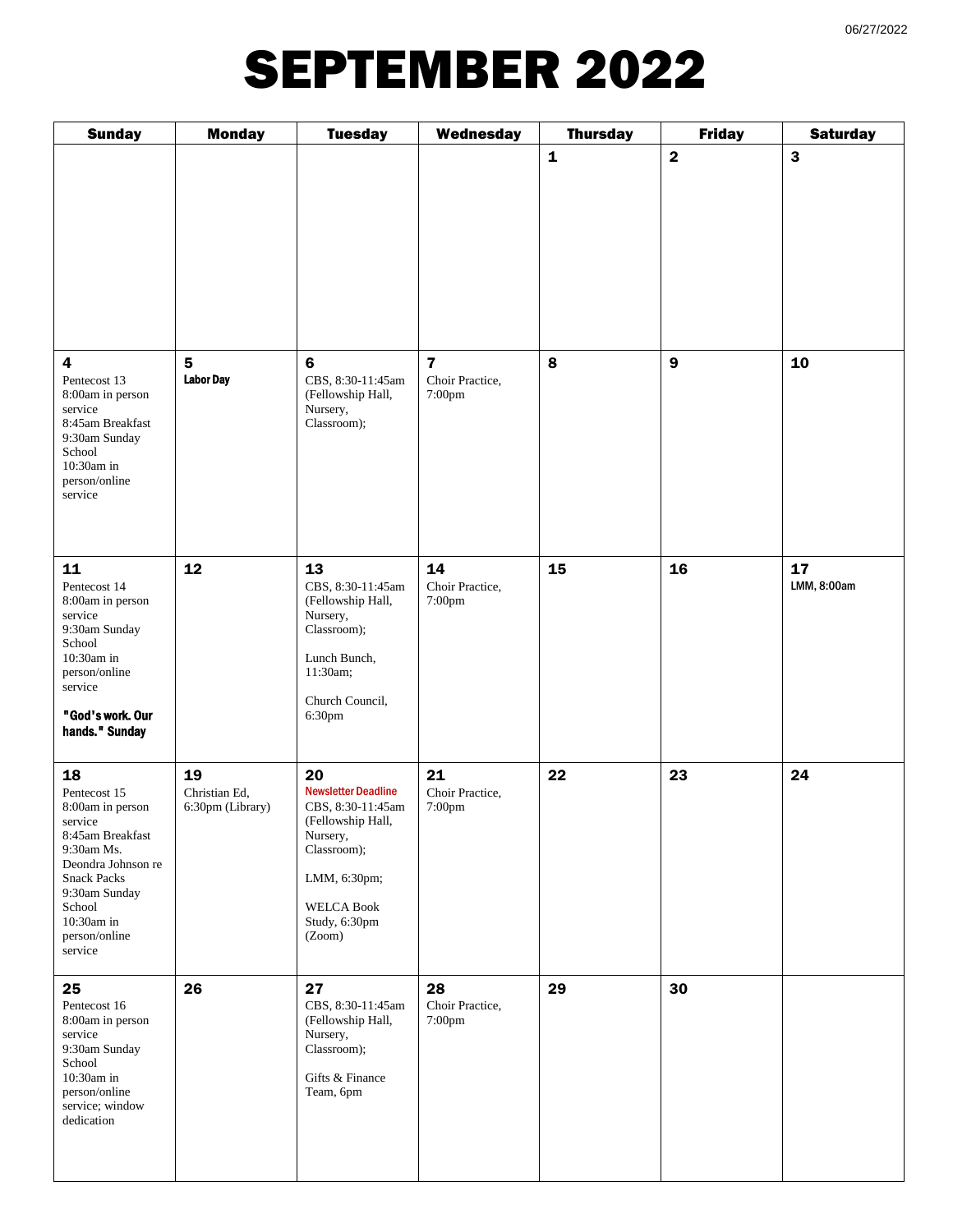#### OCTOBER 2022

| <b>Sunday</b>                                                                                                                                                     | <b>Monday</b>                           | <b>Tuesday</b>                                                                                                                          | Wednesday                                            | <b>Thursday</b>                  | <b>Friday</b>           | <b>Saturday</b>   |
|-------------------------------------------------------------------------------------------------------------------------------------------------------------------|-----------------------------------------|-----------------------------------------------------------------------------------------------------------------------------------------|------------------------------------------------------|----------------------------------|-------------------------|-------------------|
|                                                                                                                                                                   |                                         |                                                                                                                                         |                                                      |                                  |                         | $\mathbf{1}$      |
| $\overline{\mathbf{2}}$<br>Pentecost 17<br>8:00am in person<br>service<br>8:45am Breakfast<br>9:30am Sunday<br>School<br>$10:30am$ in<br>person/online<br>service | 3                                       | $\overline{4}$<br>CBS, 8:30-11:45am<br>(Fellowship Hall,<br>Nursery,<br>Classroom);                                                     | $\overline{\mathbf{5}}$<br>Choir Practice,<br>7:00pm | $\bf 6$                          | $\overline{\mathbf{z}}$ | 8                 |
| $\boldsymbol{9}$<br>Pentecost 18<br>8:00am in person<br>service<br>9:30am Sunday<br>School<br>10:30am in<br>person/online<br>service                              | 10                                      | 11<br>CBS, 8:30-11:45am<br>(Fellowship Hall,<br>Nursery,<br>Classroom);<br>Lunch Bunch,<br>11:30am;<br>Church Council,<br>6:30pm        | 12<br>Choir Practice,<br>7:00pm                      | 13                               | 14                      | 15<br>LMM, 8:00am |
| 16<br>Pentecost 19<br>8:00am in person<br>service<br>8:45am Breakfast<br>9:30am Sunday<br>School<br>$10:30am$ in<br>person/online<br>service                      | 17<br>Christian Ed,<br>6:30pm (Library) | 18<br>CBS, 8:30-11:45am<br>(Fellowship Hall,<br>Nursery,<br>Classroom);<br>LMM, 6:30pm;<br><b>WELCA Book</b><br>Study, 6:30pm<br>(Zoom) | 19<br>Choir Practice,<br>7:00pm                      | 20<br><b>Newsletter Deadline</b> | 21                      | 22                |
| 23<br>Pentecost 20<br>8:00am in person<br>service<br>9:30am Sunday<br>School<br>10:30am in<br>person/online<br>service                                            | 24                                      | 25<br>CBS, 8:30-11:45am<br>(Fellowship Hall,<br>Nursery,<br>Classroom);<br>Gifts & Finance<br>Team, 6pm                                 | 26<br>Choir Practice,<br>7:00pm                      | 27                               | 28                      | 29                |
| 30<br>Reformation<br><b>Sunday</b><br>8:00am in person<br>service<br>9:30am Sunday<br>School<br>$10:30$ am in<br>person/online<br>service                         | 31                                      |                                                                                                                                         |                                                      |                                  |                         |                   |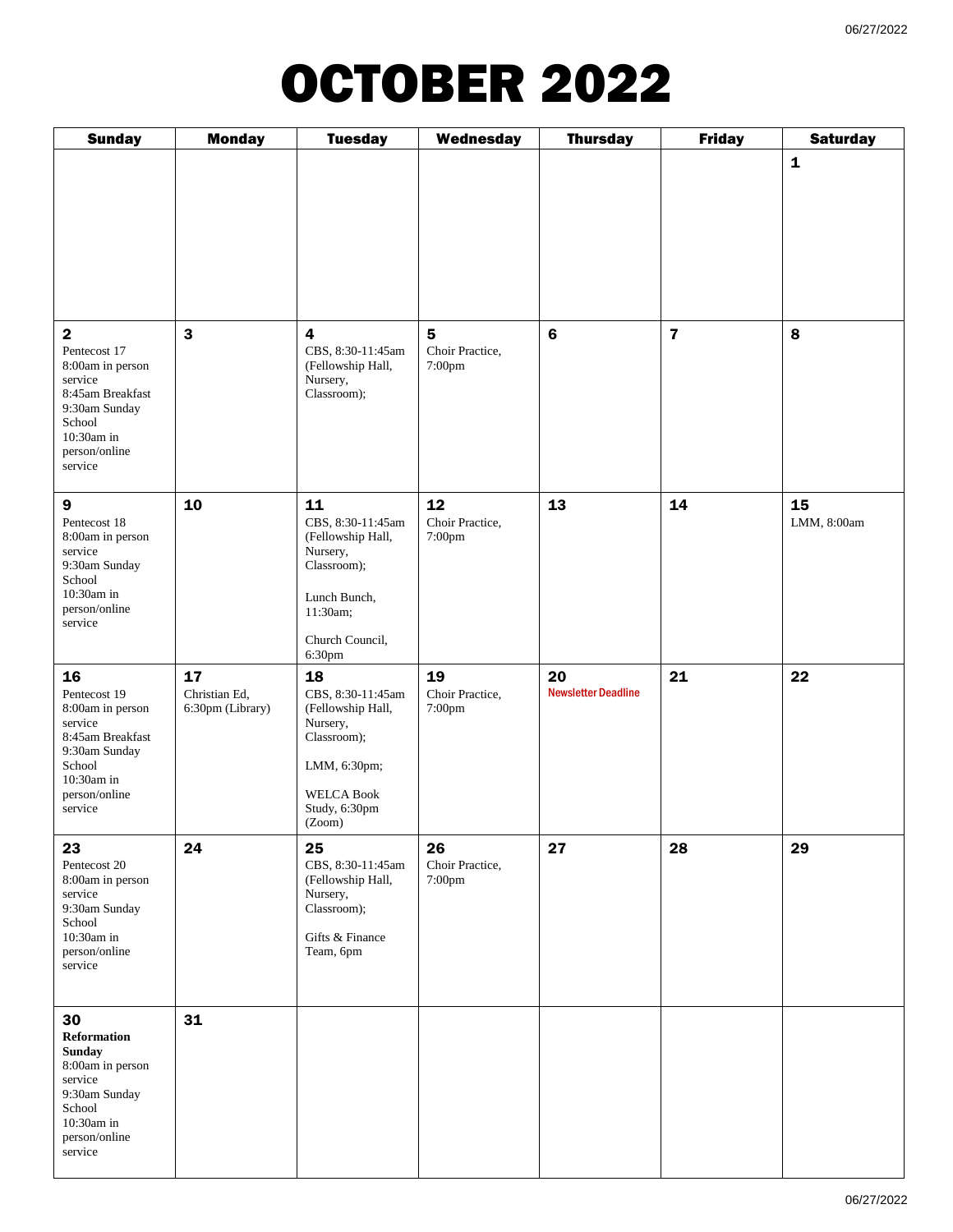# NOVEMBER 2022

| <b>Sunday</b>                                                                                                                                                               | <b>Monday</b>                           | <b>Tuesday</b>                                                                                                                  | Wednesday                                            | <b>Thursday</b>                     | <b>Friday</b>           | <b>Saturday</b>         |
|-----------------------------------------------------------------------------------------------------------------------------------------------------------------------------|-----------------------------------------|---------------------------------------------------------------------------------------------------------------------------------|------------------------------------------------------|-------------------------------------|-------------------------|-------------------------|
|                                                                                                                                                                             |                                         | $\mathbf{1}$<br>CBS, 8:30-11:45am<br>(Fellowship Hall,<br>Nursery,<br>Classroom);                                               | $\overline{\mathbf{2}}$<br>Choir Practice,<br>7:00pm | $\mathbf{3}$                        | $\overline{\mathbf{4}}$ | $\overline{\mathbf{5}}$ |
| $6\phantom{a}$<br>All Saints Sunday<br>8:00am in person<br>service<br>8:45am Breakfast<br>9:30am Sunday<br>School<br>10:30am in<br>person/online<br>service                 | $\overline{\mathbf{z}}$                 | 8<br>CBS, 8:30-11:45am<br>(Fellowship Hall,<br>Nursery,<br>Classroom);<br>Lunch Bunch,<br>11:30am;<br>Church Council,<br>6:30pm | 9<br>Choir Practice,<br>7:00pm                       | 10                                  | 11                      | 12                      |
| 13<br>Pentecost 23<br>8:00am in person<br>service<br>9:30am Sunday<br>School<br>10:30am in<br>person/online<br>service                                                      | 14                                      | 15<br>CBS, 8:30-11:45am<br>(Fellowship Hall,<br>Nursery,<br>Classroom);                                                         | 16<br>Choir Practice,<br>7:00pm                      | 17                                  | 18                      | 19<br>LMM, 8:00am       |
| 20<br>Christ the King<br>8:00am in person<br>service<br>8:45am Breakfast<br>9:30am Sunday<br>School<br>10:30am in<br>person/online<br>service<br><b>Newsletter Deadline</b> | 21<br>Christian Ed,<br>6:30pm (Library) | 22<br>LMM, 6:30pm                                                                                                               | 23<br>Choir Practice,<br>7:00pm                      | 24<br>Thanksgiving<br>OFFICE CLOSED | 25<br>OFFICE CLOSED     | 26                      |
| 27                                                                                                                                                                          | 28                                      | 29<br>CBS, 8:30-11:45am<br>(Fellowship Hall,<br>Nursery,<br>Classroom);<br>Gifts & Finance<br>Team, 6pm                         | 30<br>Choir Practice,<br>7:00pm                      |                                     |                         |                         |